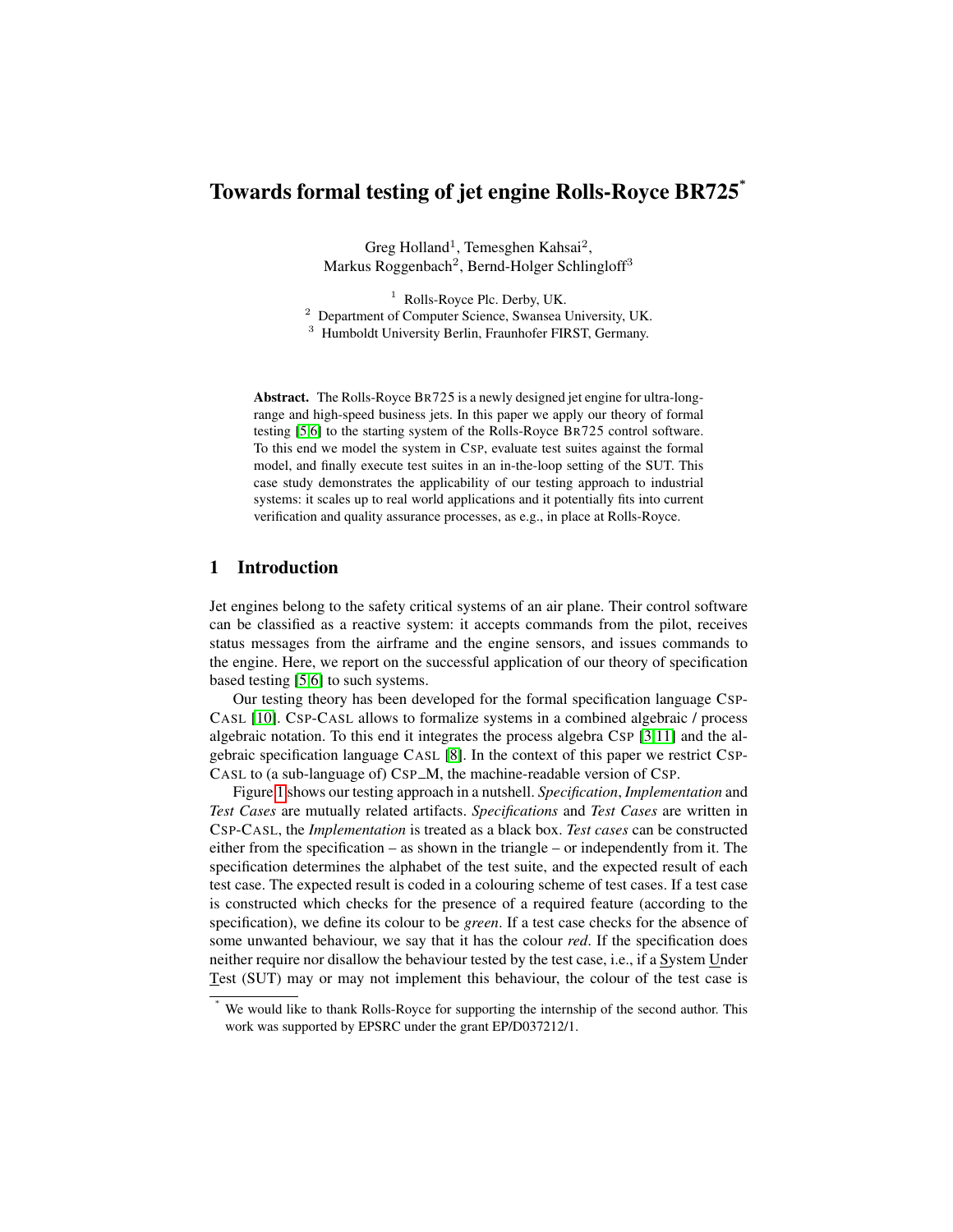

<span id="page-1-0"></span>Fig. 1. Validation triangle

defined to be *yellow*. During the execution of a test on a particular SUT, the *verdict* is determined by comparing the colour of the test case with the actual behaviour. A test *fails*, if the colour of the test case is green but the SUT does not exhibit this behaviour, or if the colour is red but the behaviour can be observed in the SUT. The execution of a yellow test case yields an inconclusive verdict. Otherwise, the test passes.

Here, we apply our theory to the starting system of Rolls-Royce BR725<sup>[4](#page-1-1)</sup> software control. The BR725 is a newly designed jet engine for ultra-long-range and high-speed business jets. It is part of the BR700 family. We model the starting system in CSP and validate our model using the CSP simulator PROBE. We then evaluate the test suites against the formal model. Such evaluation is done using the model checker FDR2. Part of the test suites is inspired by existing test cases of the BR700 family jet engines. We execute our test suite in an in-the-loop setting on the so-called "rig". This puts the engine control system through test scenarios identical to those carried out in engine test stand testing, however with considerable lower cost, reduced risk, and less burden on human and mechanical resources.

*Outline* In Section [2](#page-1-2) we give an overview of the test evaluation theory from [\[5\]](#page-12-0) and a brief introduction to CSP\_M and FDR2. In Section [3](#page-3-0) we describe a control system of a jet engine in general and the starting system of the Rolls-Royce BR725 jet engine in particular. We also show how we model the latter in CSP\_M. Subsequently, in Section [4](#page-9-0) we show how we evaluate and execute test cases.

# <span id="page-1-2"></span>2 Testing in CSP-CASL

In this section we give an overview of the theory of specification-based testing presented in [\[5](#page-12-0)[,6\]](#page-12-1). The theory is based on the specification language CSP-CASL [\[10\]](#page-12-2) which allows to formalize computational system in a combined algebraic / process algebraic notation. CSP-CASL uses the process algebra CSP [\[3](#page-12-3)[,11\]](#page-12-4) for the modeling of reactive behaviour, whereas the communicated data is specified in CASL [\[8\]](#page-12-5). CSP-CASL has been deployed in the modeling [\[2\]](#page-12-6) and verification [\[4\]](#page-12-7) of an electronic payment system.

In [\[5\]](#page-12-0), a theory for the evaluation of test cases with respect to CSP-CASL specifications has been developed. In summary, the main benefits of this theory are as follows.

<span id="page-1-1"></span><sup>&</sup>lt;sup>4</sup> In the rest of the paper we will refer to this engine type simply as BR725.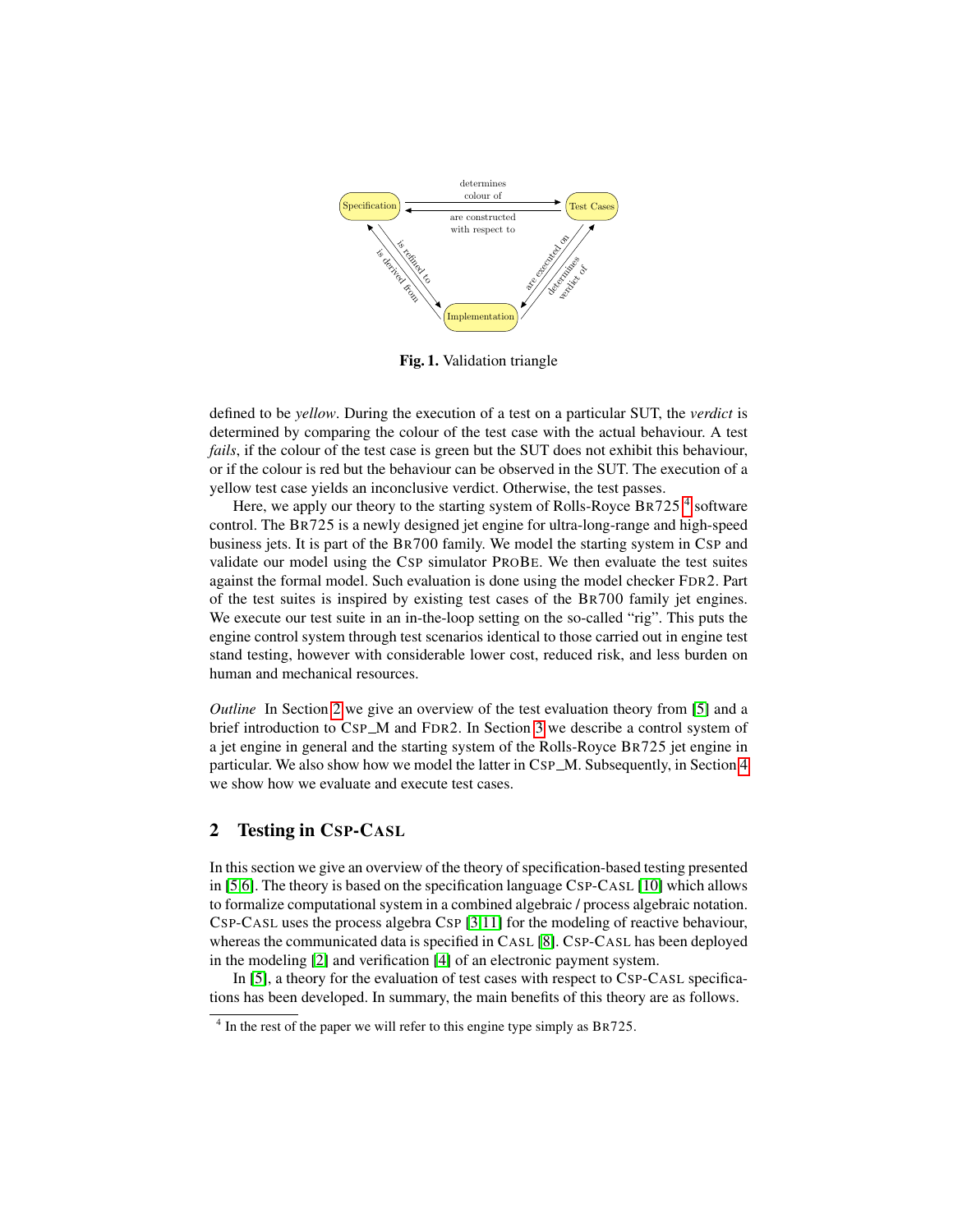- Separation of test case construction from specification and implementation: A test case only refers to the signature of a specification. This allows to start the development of test suites as soon as an initial, abstract version of the specification is available, in parallel to the development of the actual implementation.
- Separation of the test oracle and the test evaluation problem: Test cases are constructed with respect to an (abstract) specification and executed on a (concrete) implementation. The specification determines the expected result of a test case, and the implementation the verdict. Therefore, the intrinsically hard test oracle problem can be solved before the actual execution, whereas test evaluation can be done online.
- Positive and negative test cases: The intention of a test case with respect to a specification is coded by a colouring scheme. It is possible to construct test cases for the intended behaviour (colour *green*) as well as for unwanted behaviour (colour *red*) of an implementation.
- Three-valued evaluation scheme for test cases: The colour of a test case as determined by a specification is either *green*, *red* or *yellow*; the test verdict is either *pass*, *fail* or *inconclusive*. The test verdict is obtained by comparing intended and actual behaviour of an SUT. Yellow test cases lead to inconclusive test verdicts, indicating that the specification is not complete in this point.

A specification with monomorphic data and no internal non-determinism in the process has resolved all design decisions. We show in [\[5\]](#page-12-0) that such specifications have no yellow test cases.

A test case is executed on a particular SUT. In [\[5\]](#page-12-0) we define a *point of control and observation (PCO)* in order to map the events of the SUT to the event names (concrete: CASL-terms) of the test case. A PCO  $P = (A, ||...||, D)$  of an SUT consists of the alphabet A of events of the SUT, a mapping  $\|\ldots\| : A \longrightarrow T_{\Sigma}(X)$  which returns a term for each  $a \in \mathcal{A}$ , and a direction  $D : \mathcal{A} \longrightarrow \{ts2sut, sut2ts\}$ . *ts*2*sut* stands for signals which are sent from the testing system to the SUT, and *sut*2*ts* stands for signals which are sent in the other direction.

We also define the *execution* of a test case on an SUT at a PCO. The test verdict is obtained algorithmically by comparing the actual behaviour of the SUT a with the trace of the test case. The noncompliance to a green test case or compliance to a red one leads to test failure. The compliance to a green test case or noncompliance to a red one leads to passing the test.

## 2.1 CSP\_M and FDR2

 $CSP_{M}$  [\[11](#page-12-4)[,12\]](#page-12-8) is the machine readable version of CSP, which also includes a simple functional programming language. Data in CSP\_M is monomorphic.

We choose CSP\_M instead of CSP-CASL thanks to the nature of the system specifications we formalize. These specifications do not require loosely specified data or complex data structures. Instead, they use simple data types only; mostly they speak about booleans and finite subranges of numbers. These data types are available in the type system of CSP\_M, and they can also be modelled within CASL. This justifies the use of CSP\_M instead of CSP-CASL.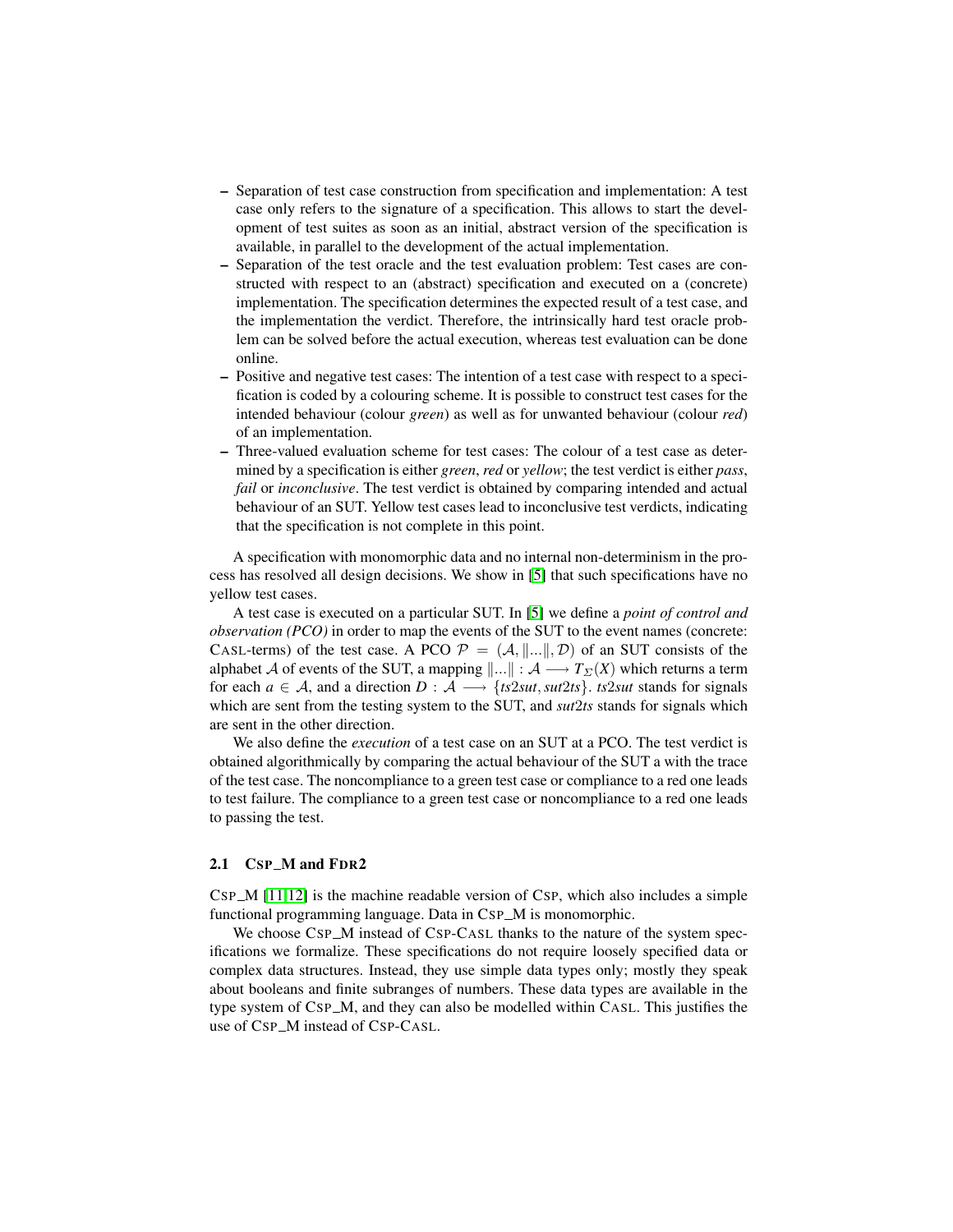Employing CSP $-M$  allows us to use the model checker FDR2 [\[7](#page-12-9)[,11\]](#page-12-4) to prove the test colouring in an automatic way. When using full CSP-CASL, the proof of colouring has to be done using the CSP-CASL-PROVER [\[9\]](#page-12-10), which as an interactive theorem prover requires costly human interaction. FDR2 is a model checking tool developed by Formal Systems (Europe). The input language of FDR2 is CSP\_M. FDR2 offers, e.g., to check for trace refinement, or to check if a process is deterministic. The following table collects the syntax of some CSP process constructs that we will be using in order to model the BR725 Starting System; for a complete description of CSP M see [\[11\]](#page-12-4).

| CSP_M- Process definition               |                          |
|-----------------------------------------|--------------------------|
| $P \wedge Q$                            | $--$ Interrupt           |
| $P \ge 0$                               | -- Untimed timed out     |
| P [b    a] Q                            | -- Alphabetized parallel |
| $P$ $  $ $ $ 0                          | -- Interleaving          |
| $P$ $I$ $Q$                             | -- External choice       |
| $P$ $\lceil a \left( -b \right) \rceil$ | -- Renaming              |
| $P \setminus a$                         | -- Hiding                |
|                                         |                          |

## <span id="page-3-0"></span>3 Modelling the BR725 starting system in CSP

In this section we give a brief description of the control system of the jet engine in general, and the starting system functionality in particular. We also report how the modeling of the starting system in CSP has been carried out. We work on the same level of abstraction as the Rolls-Royce system verification team which tests the engine control system on system level.

The main component of the control system of a jet engine is the *Electronic Engine Controller* (EEC). A simplified view of the BR725 EEC architecture and its interfaces with the engine is shown in Figure [3.](#page-3-0) The EEC encapsulates all signalling aspects of the engine; it controls, protects, and monitors the engine. In order to provide fault-tolerance, the EEC is realised as a dual-channel system. Its control loop involves: reading data from sensors and other computer systems in the aircraft, receiving commands from the pilot, calculating new positions of the engine actuators, and issuing commands to the engine actuators. In its monitoring function it transmits data about the engine condition and information on any failures diagnosed on the electronics back to the aircraft. Here we focus on the *Starting System*, one of the many functionalities the EEC provides.

#### 3.1 Starting System of BR725

The jet engine BR725 can be started in both, on-ground and in-flight situations. Furthermore, the pilot can select between *Automatic* or *Manual* starting mode. Moreover, the Starting System may be used to provide engine *Cranking*.

The detected situation (on-ground or in-flight) together with the selected starting mode (automatic or manual) results in four different control flows in which the EEC controls the engine. Cranking adds two further flows of the EEC, namely *dry* and *wet* cranking (i.e., without and with fuel on respectively). In the following we discuss the manual on-ground starting sequence. Starting the jet engine essentially involves three steps: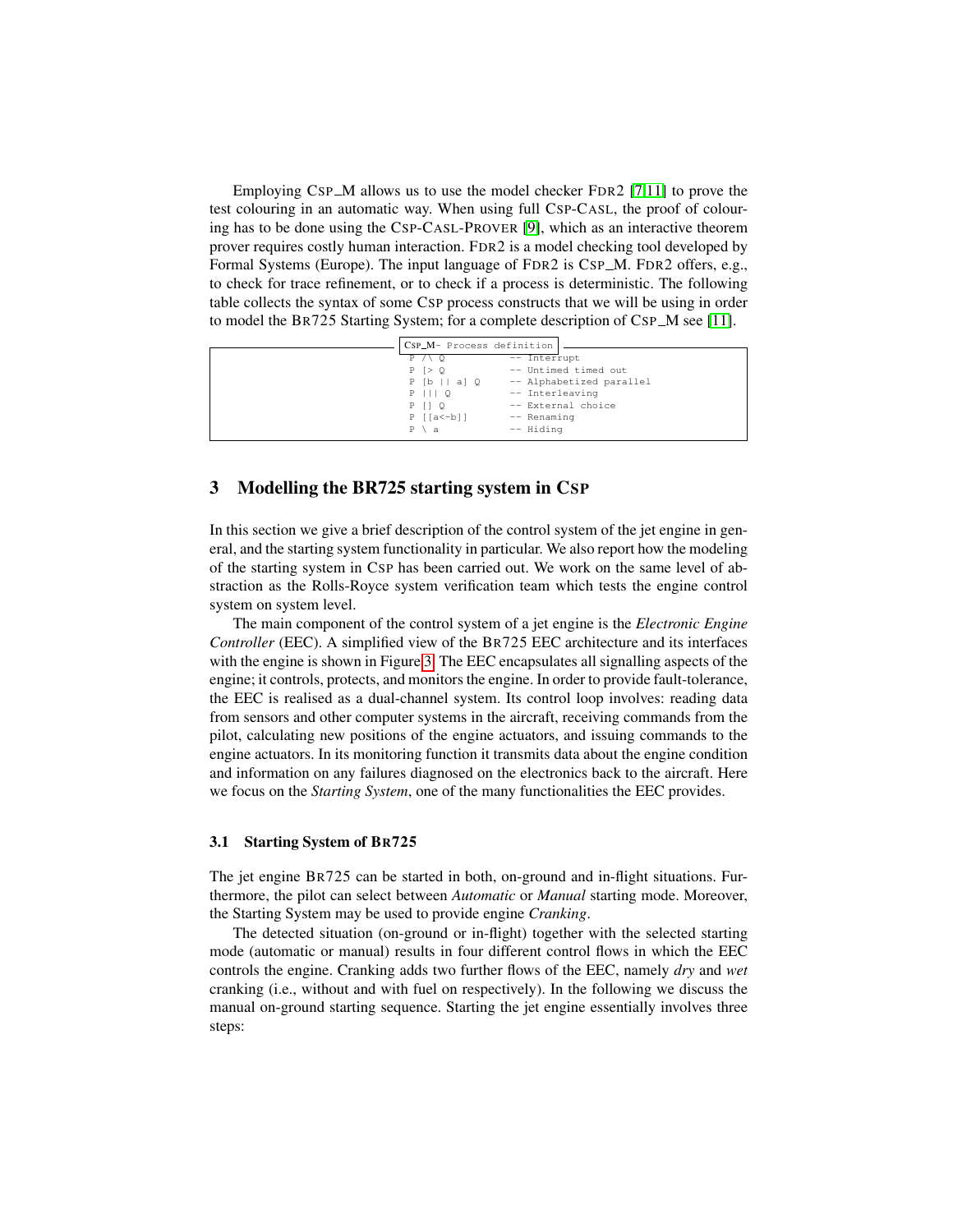

Fig. 2. Electronic Engine Controller Architecture – Courtesy of Rolls-Royce

- 1. A motor the so-called Starter which is mechanically coupled to a shaft of the engine, starts to rotate the engine.
- 2. When the shaft has reached a sufficient rotational speed, fuel is allowed to flow to the combustion chamber and the engine lights up.
- 3. When the rotational speed of the engine reaches a threshold the engine start is complete.

Figure 3 shows an abstraction of the basic system architecture of a Rolls-Royce jet engine starting system. The main signals transmitted between the components are as follows. In the Cockpit the pilot has a start switch in order to initiate the starting sequence; the pilot also has a fuel switch. The Airframe informs the EEC if the plane is in-flight or on-ground. The EEC can switch the Starter On and Off, can Open and Close the fuel SOV (*Shut-Off Valve*), and can turn the Ignition On and Off. The engine reports back to the EEC information about the shaft speed and the TGT (*Turbine Gas Temperature*). For BR725 the Rolls-Royce *Starting Subsystem Definition Document* (SSDD) makes the Starting System within the EEC specific to this engine. This document describes all aspects of the Starting System: it gives an overview of the Starting System in general, it presents so-called activity diagrams and explains them in plain English. In the following we give an example of such an activity diagram and its accompanying text.

Figure [4](#page-6-0) shows the internal logic of the manual ground start in the form of an activity diagram. These activity diagrams are formulated in an informal, graphical specification language. This language was specifically developed by Rolls-Royce in order to describe engine controllers. An example of an accompanying text would be the following:

I3005/1 *When NH reaches the required speed, the pilot switches the Fuel Control Switch to RUN.*

Note that every specification line is identified with a unique number, in our example with I3005/1. Rolls-Royce makes use of this during the testing process as a coverage criterion: it is required that there is at least one test case for every line in the specification. Figure [4](#page-6-0) shows the Manual Ground Start (MGS) functionality which allows the pilot to start the engine manually. The flow from the start point to the second transition shows that the MGS can only be initiated when the aircraft is on the ground and the en-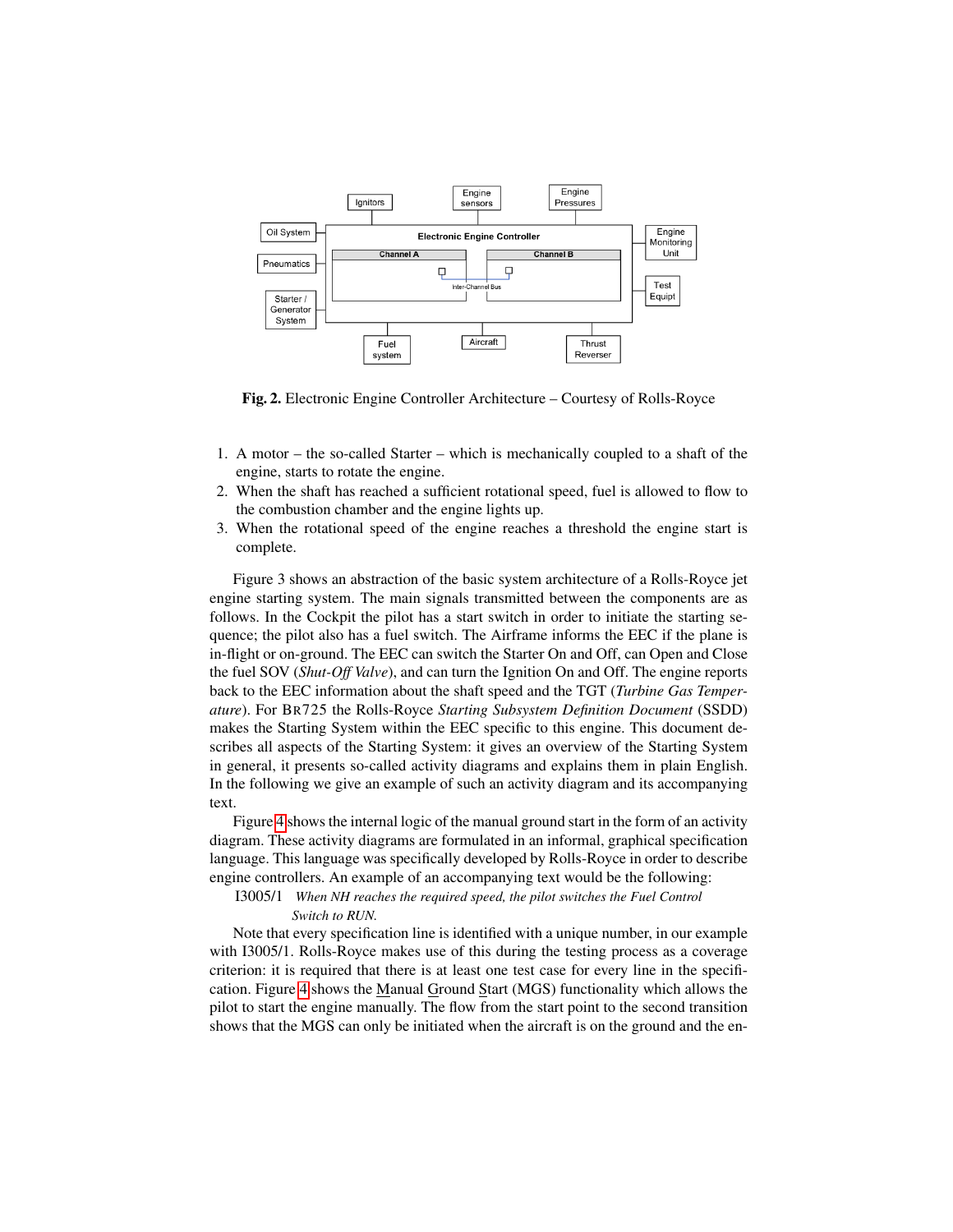

Fig. 3. Starting system component architecture

gine is not running, starting or cranking. In this situation the pilot can initiate the MGS by selecting the following control switches: *Master Crank* to On, *Continuous Ignitions* to On, and *Engine Start* to On.

Upon switching the *Engine Start* to On, the EEC will command the Starter Air Valve (*SAV*) to be opened and the starter motor is activated. If the pilot now switches the *Fuel Control Switch* to Run the EEC commands the fuel to flow. If at this point the *Continuous Ignitions* is still On the EEC ignites the motor (not shown in the Figure) and begins to monitor the shaft speed of the engine. Should this speed reach a certain threshold the starting procedure is complete. While the starting procedure is active within the EEC, the pilot can abort it by switching the *Master Crank* or the *Fuel Control* to Off. If the pilot switches the *Continuous Ignitions* to  $\bigcirc$  f the starting procedure ends in an error state.

### 3.2 Modelling of the starting system in CSP

Our main objective is to capture in a faithful way the original specification of the Starting System. To this end, we model the system in a way that a natural mapping can be drawn between the original specification (SSDD activity diagrams) and the CSP model. In the following we describe some aspects of the modeling in CSP of the manual onground starting procedure.

We have modeled the system in a two step approach: first we formalize the 'normal' execution pattern of the system. Only in a second step we add the handling of error cases such as interrupting the start by switching *Continuous Ignitions* to Off. CSP supports such a compositional approach of modelling via its interrupt operator.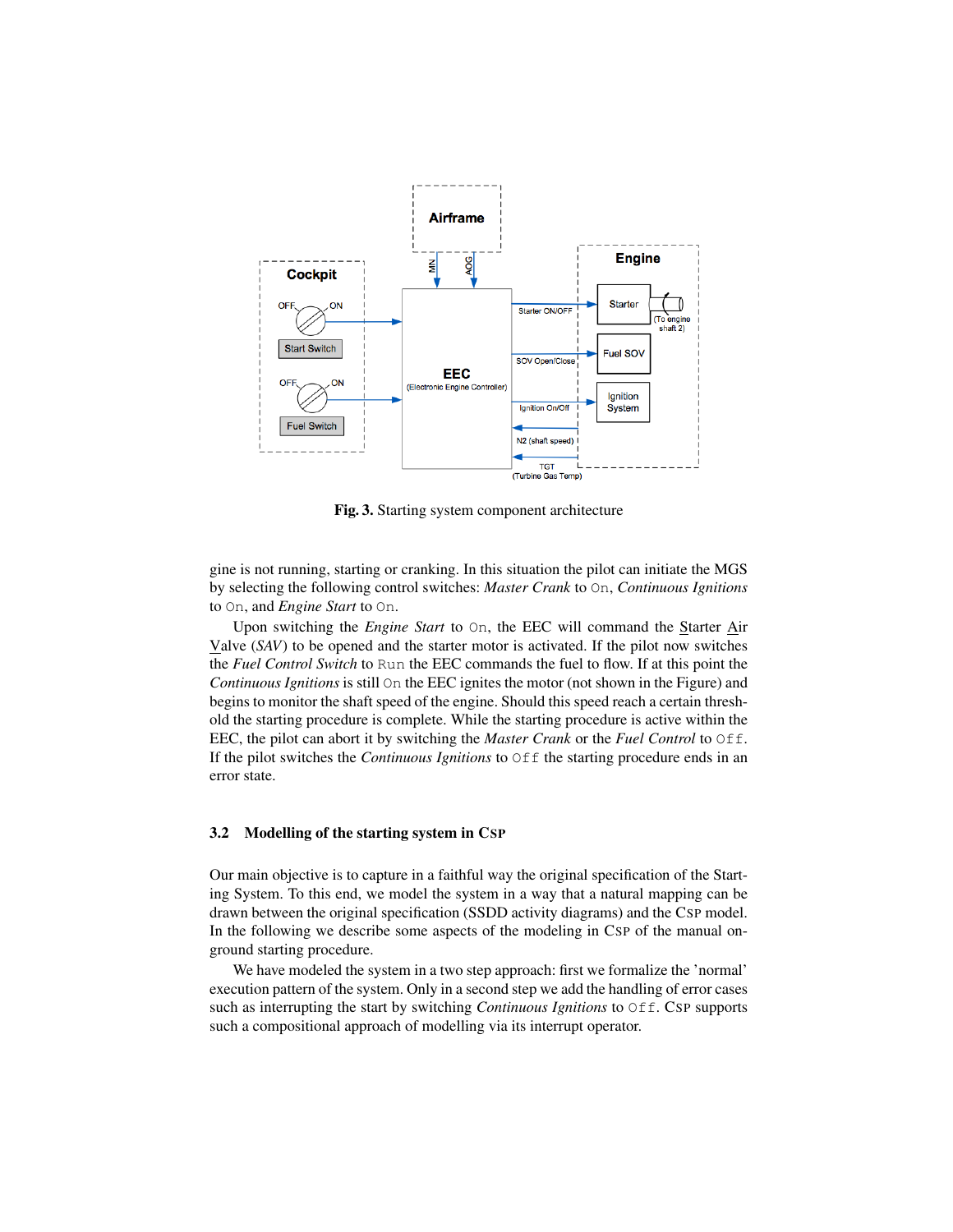

<span id="page-6-0"></span>Fig. 4. Activity diagram for manual ground start - Courtesy of Rolls-Royce

In the following we describe some of the patterns which we have identified in the modeling process. We first describe some patterns and discuss then how their combination results in the overall control-flow.

Switch Buttons have two states: ON and OFF. Pressing a button in state OFF will turn it ON, releasing a button in state ON will turn it OFF.

```
channel press, release
ButtonOFF = press -> ButtonON
ButtonON = release -> ButtonOFF
```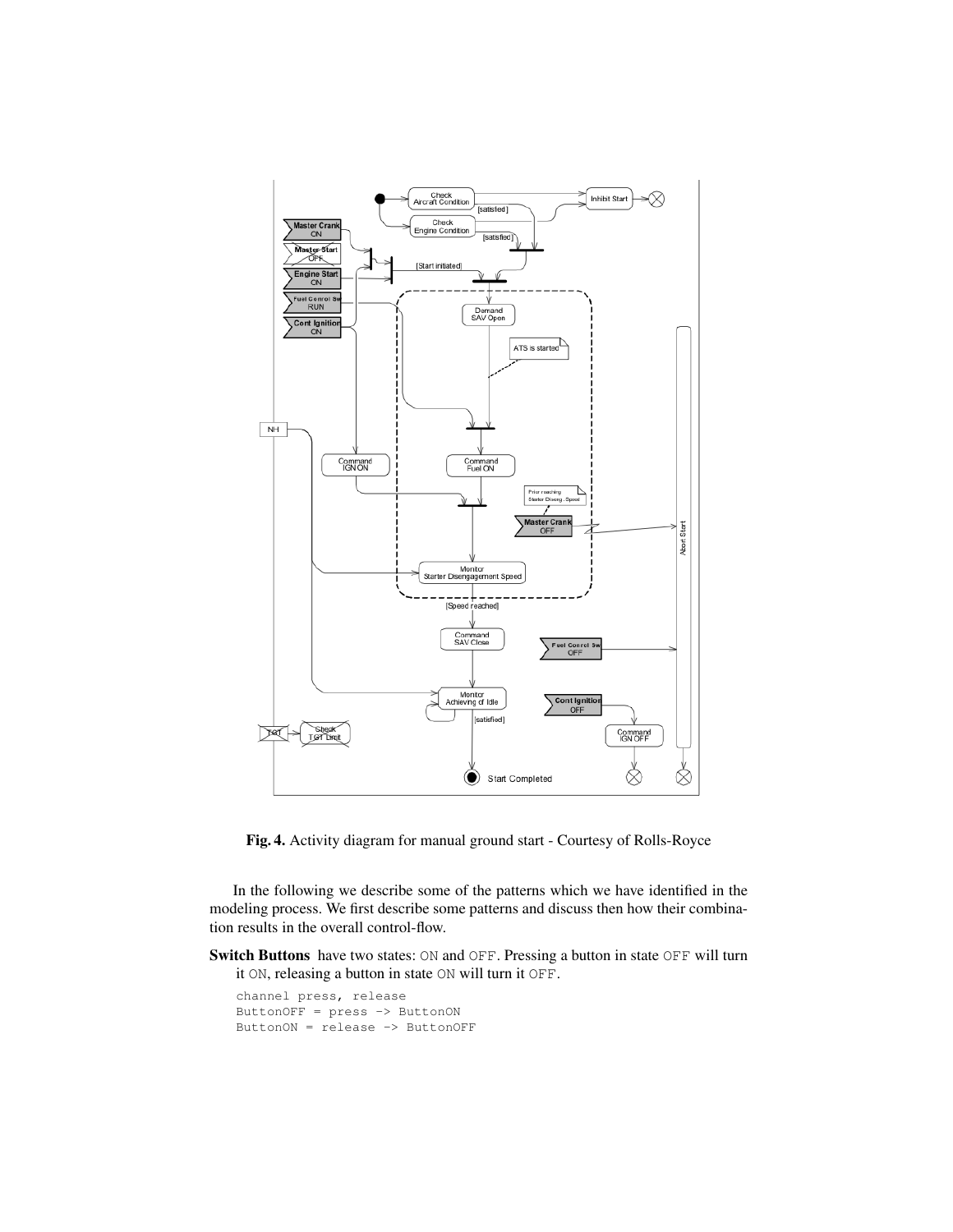We instantiate ButtonON and ButtonOFF to form the different switch buttons available in the Cockpit for the Starting System. This is done by simply using the CSP renaming operator, e.g., for MasterCrank:

```
channel mc_press, mc_release
MasterCrank = ButtonOFF[press <- mc_press
                     release <- mc_release]
```
All button processes run in an interleaved way. This corresponds to arbitrary press / release operations in the Cockpit. Note how this specification<sup>[5](#page-7-0)</sup> covers in an obvious way part of the activity diagram in Figure [4.](#page-6-0)

```
Buttons = MasterCrank
        ||| MasterStart
         ||| EngineStartON
```
Active waiting The starting sequence can only proceed when the following events happens: (1) the checks for *Aircraft* and *Engine* condition has been successful, (2) the pilot has issued the necessary starting commands. This is captured in the CSP model in the following way:

```
InteractEEC= (CheckConditions
               [|{synchStart}|]
            CrankAndIgnite)
             \ {synchStart}
            ; FuelAndSAV
            ; MasterIdle
```
where CheckConditions is the process that checks for the *Aircraft* and *Engine* condition. CrankAndIgnite is the process that handles the input of the pilot; namely the cranking and the ignition commands. CheckConditions and CrankAndIgnite synchronize on the synchStart event, only when the synchronization is successful the process FuelandSAV takes over. The FuelandSAV and MasterIdle processes capture the rest of the starting sequence.

Interleaving of decisions At different points of the activity diagram there are decisions that happen in an interleaved way. We model this scenario using the external choice operator<sup>[6](#page-7-1)</sup> in the following way:

```
CrankAndIgnite = mc_press -> ci_press -> InitStartOK
              [] ci_press -> mc_press -> InitStartOK
```
Here, the process CrankAndIgnite offers the to first switch MasterCrank or ContIgnition.

The whole manual on-ground start sequence is represented by the process MGS. The processes InteractEEC and Buttons runs in an alphabetized parallel. This corresponds to the interaction of the pilot (trough the Cockpit switches) and the EEC.

<span id="page-7-0"></span> $<sup>5</sup>$  We leave out the code of the EngineStartON which as a push button has no state.</sup>

<span id="page-7-1"></span><sup>&</sup>lt;sup>6</sup> In order to have state names available, we choose the semantically equivalent encoding of interleaving in terms of external choice and action prefix.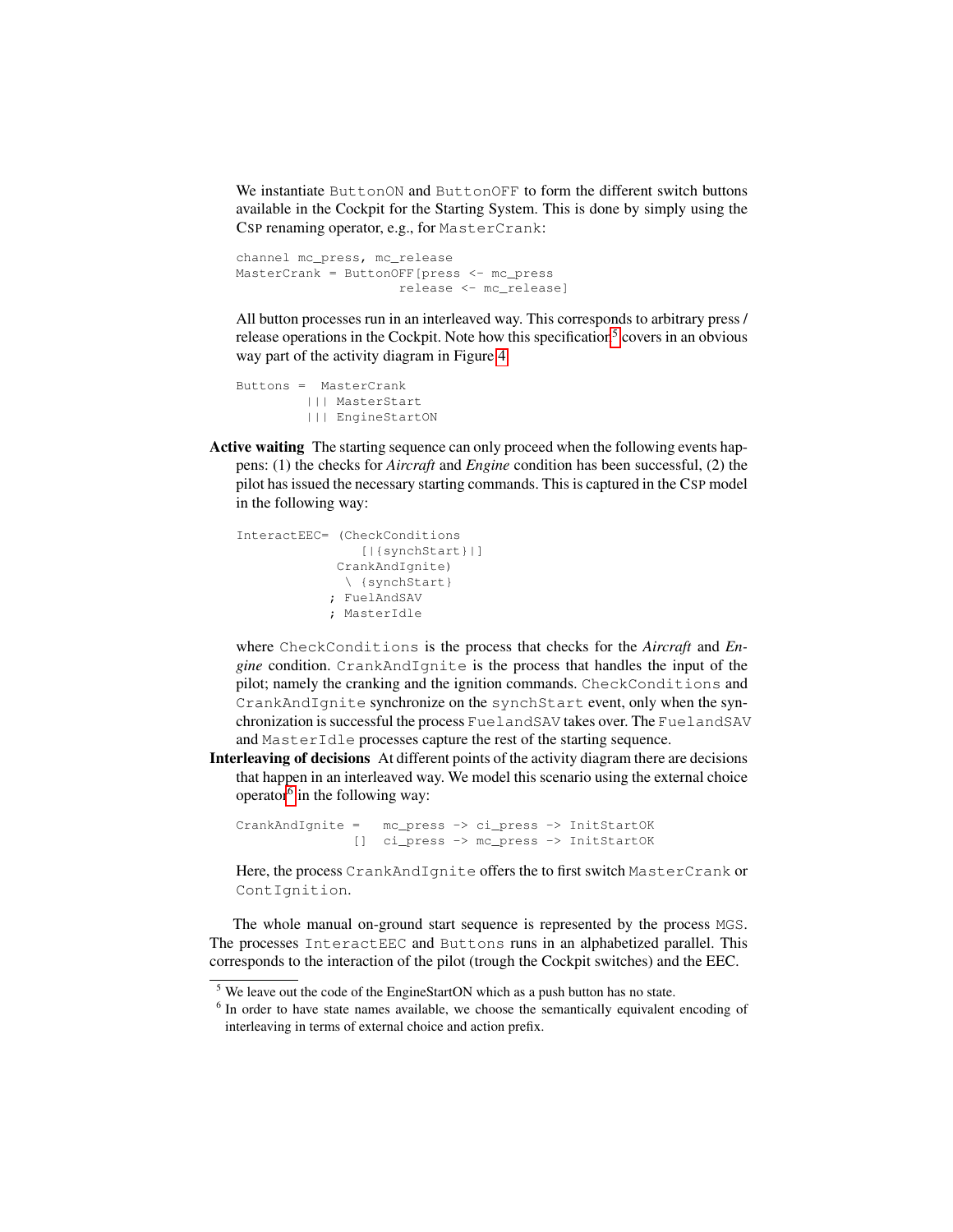MGS\_Core = InteractEEC || Buttons

In the second step of the modeling process we have identified and handled the error cases. Observing the activity diagrams, at different points of time during the starting sequence the pilot has the ability to abort the sequence by releasing the FuelControl or the ContIgnition. We model this procedure using the CSP interrupt operator - $P \wedge Q$  – the progress of the process *P* can be interrupted on occurrence of the first event of *Q*.

```
channel commandIgnOFF, abort, error
InterruptFC = fc_release -> abort -> SKIP
InterruptCI = ci_release -> commandIgnOFF -> Error
(InteractEEC /\
MGS_ErrorHandling = MGS_Core /\ InterruptFC
```
The abortion due to releasing of the MasterCrank is only available after the *Command Fuel ON* event has occurred and prior reaching the *Starter Disengagement Speed*. In a pictorial way in Figure [4,](#page-6-0) this is identified by the dotted box.

Simulations with the CSP animator PROBE, discussions with the Rolls-Royce verification team, and – last but not least – the structural correspondence with the activity diagram validate our formal model. Checking our model in FDR2 shows that it has the expected properties: it is deterministic, it is deadlock-free and it is livelock-free.

### 3.3 Questions on the activity diagram

Rolls-Royce uses activity diagrams as shown in Figure [4](#page-6-0) merely as memos. The engineers share a common understanding of jet engines, the activity diagrams serve more to trigger knowledge how the control software works. Here, we list some of the shortcomings that we encountered during the modeling and reading process of the SSDD specification document.

- Although the *Engine Start* is a momentary button and *Master Crank* is a push button with two states both are shown with the same symbol in the activity diagram. That the *Engine Start* is a momentary button becomes clear from the textual description of the activity diagram. This explains also why there is no interrupt related to this button.
- We identically modeled both boxes which monitor speed (*Monitor Starter Disengagement Speed, Monitor Achieving of Idle*) relatively to the signal *NH*, while in the activity diagram the first box has no self-loop and the second box has a self-loop.
- Although the commands *Command IGN ON* and *Command IGN OFF* appear at first sight to be related, they are not: the command *Command IGN ON* is given by the pilot in the cockpit while the command *Command IGN OFF* is sent by the EEC to the engine. Therefore, we model these commands via two different channels.
- As there is a command *Command FUEL ON* one would expect command *Command FUEL OFF* to appear in the activity diagram, e.g., when aborting the start. However, this is not the case.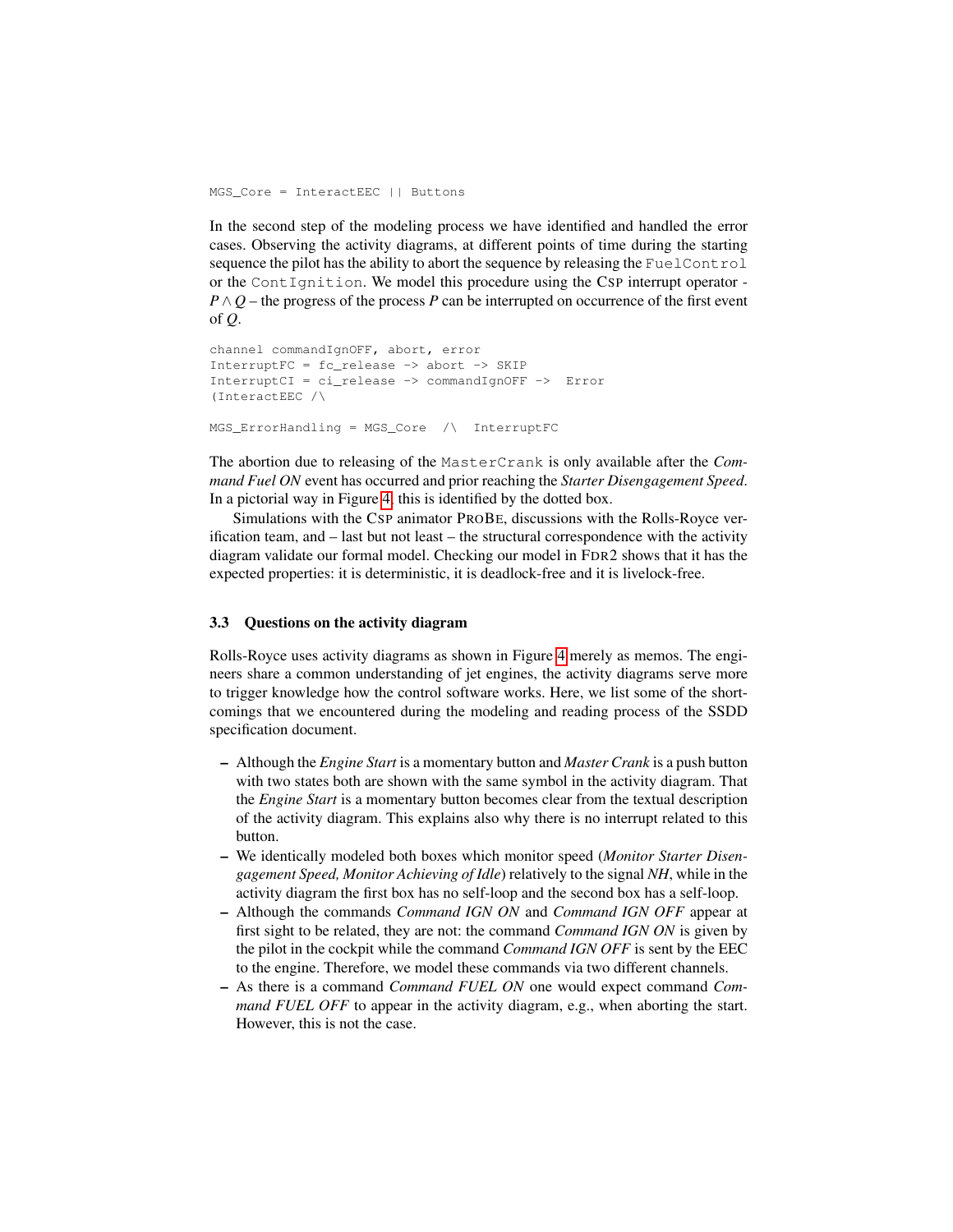#### 3.4 Modeling in CSP

Here we outline the pros and cons of modeling the system in CSP. On the positive side, various CSP operator came very handy in the modeling process. The interleaving operator, the sequential composition, the hiding operator and the interrupt allowed us to capture many system aspects in an elegant way. On the negative side, the global state approach of CSP forced us to explicitly have one process name per transition (arrow in the activity diagrams). This allowed us to take care of or ignore state changes of the buttons while following the control flow of the activity diagram. Overall, however, CSP served well in modeling such a controller.

## <span id="page-9-0"></span>4 Testing the BR725 starting system

In this section we describe the evaluation of test cases, how we establish the PCO and execute the test cases on the rig. Some test cases for the BR725 manual ground start have been inspired from previous projects concerning the BR700.

#### 4.1 Test case evaluation

In [\[5\]](#page-12-0) we present a syntactic characterization of the semantical notion of colouring a test case  $T = t_1 \rightarrow t_2 \rightarrow \ldots \rightarrow t_n \rightarrow STOP$ ,  $n \ge 0$ . To this end we define a process  $Check_T$ :

> $Check_T = ((P \parallel T)[[R_1]] \dots [R_n] \mid [obs] | count(n)) \setminus \{obs\}$  $count(n : Nat) =$  if  $n = 0$  then  $OK \rightarrow SKIP$  else  $count(k - 1)$

The synchronous parallel operator  $\parallel$  forces *P* and *T* to agree on all communications. Should *P* agree to execute the communications  $t_1, \ldots, t_n$  of *T* in exactly this order, this results in a sequence of *n* communications. All these communications are renamed into *obs* via the predicates *R<sup>i</sup>* . The process *count* communicates *OK* after the execution of *n obs's*. Hiding the communication *obs* makes only this *OK* visible. A test process is red, iff *Check<sub>T</sub>*  $\neq$  *OK*  $\rightarrow$  *SKIP*. For a test process to be green, it is necessary that *Check<sub>T</sub>* =  $\tau$  *OK*  $\rightarrow$  *SKIP*. As our model is deterministic, this necessary condition becomes a sufficient one.

As a first test cases we encode a supposedly successful on-ground manual start. The following is the input test script for FDR2:

```
channel OK, obs
GREEN = OK \rightarrow SKIPTC1 = aircraftCondition.true -> engineCondition.true -> mcpress -> ci_press
-> engineStartON -> sav.open -> fc_press -> commandFuelON -> commandIgnON
\rightarrow readNH.17 \rightarrow sav.close \rightarrow readNH.68 \rightarrow started \rightarrow STOP
CheckT = ( ( ( MGS [ {|aircraftCondition.true,...,started|} |] TC1 % Parallel
             ) [[aircraftCondition.true <- obs,...,started <-obs]] % Renaming
           ) [| {obs} |] obs -> ... -> obs -> OK -> STOP % Parallel
       ) \ { obs } % Hiding
assert CheckT [T= GREEN assert GREEN [T= CheckT % Verify the colour
```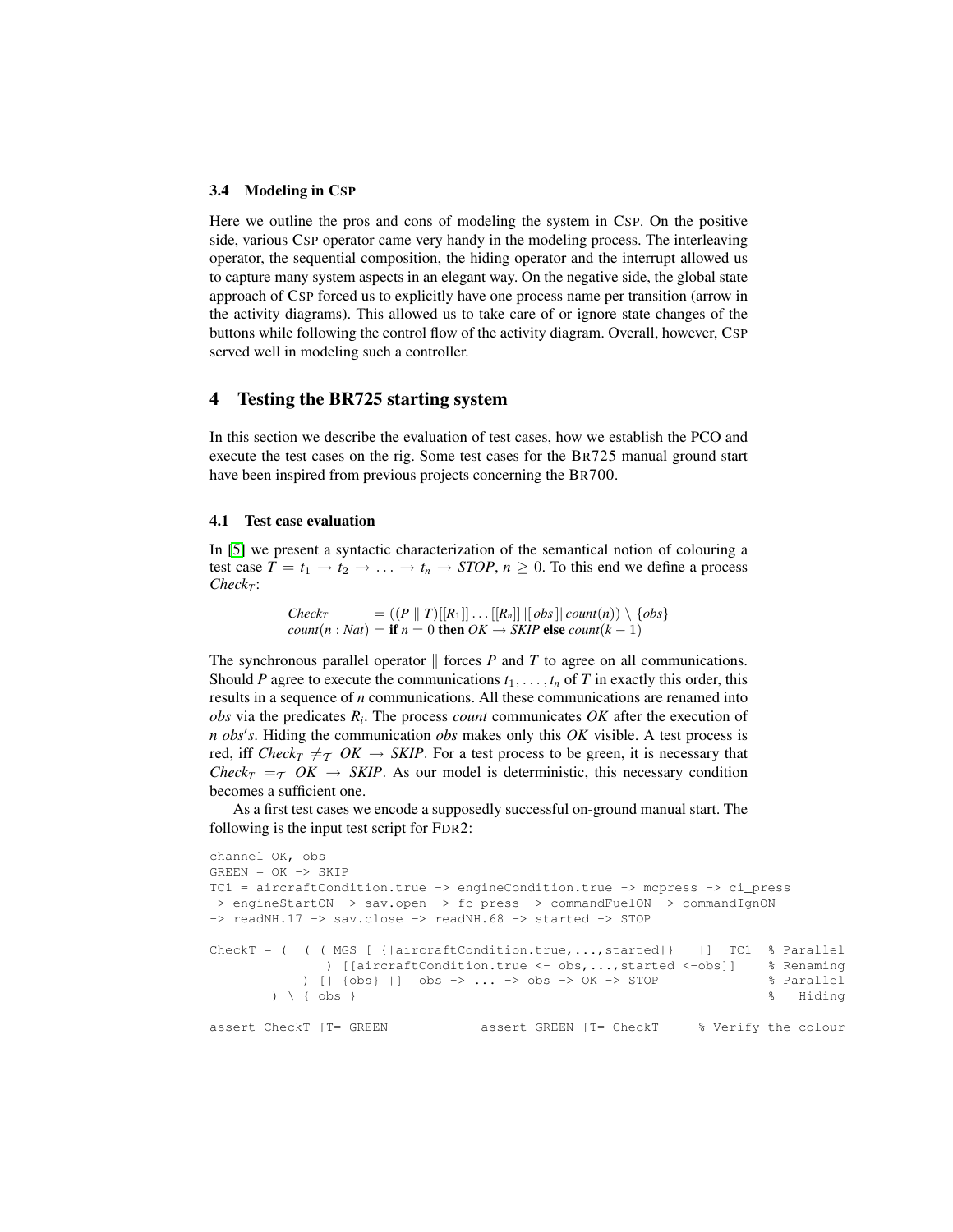In CheckT we encode the traces condition. Equality checking in FDR2 is done by checking for mutual refinement, i.e.,  $\sqsubseteq_{\mathcal{T}} \wedge \sqsupseteq_{\mathcal{T}} \Rightarrow \equiv_{\mathcal{T}}$ . FDR2 instantly proves that both asserations hold.

For red test cases it is sufficient to show that the condition on the traces doesn't hold. To this end we check if one of the assertions for the traces condition concerning CheckT fails. T2 encodes a manual on-ground start sequence, in which the first NH value is less than the prescribed threshold (15). Therefore, T2 is colored red.

```
TC2 = aircraftCondition.true -> engineCondition.true -> mc_press -> ci_press
-> engineStartON -> sav.open -> fc_press -> commandFuelON -> commandIgnON
\rightarrow readNH.10 \rightarrow sav.close \rightarrow readNH.68 \rightarrow started \rightarrow STOP
```
assert not GREEN [T= CheckT assert not CheckT [T= GREEN

FDR2 instantly proves the test case to be red.

As the datatypes in CSP\_M are all monomorphic, and as our model of the starting system is deterministic, there are no yellow test cases (see Section 2).

#### 4.2 Establishing a PCO

The test verdict is obtained during the execution of a test case in the hardware-in-theloop rig. Rolls-Royce uses a proprietary scripting language in order to write test scripts; a snippet of such script is shown below:

| i Set ("MasterCrankCnd", 1)    | 7 Set ("REngStartCnd", 0)     |
|--------------------------------|-------------------------------|
| $2$ WaitTime $(2)$             | $8$ WaitUntil ("NHP>15")      |
| 3 Set ("REngContinuousIGN", 1) | 9 Set ("MasterLever", 0)      |
| 4   WaitTime (2)               | 10   WaitUntil ("LIT==1")     |
| 5 Set ("REngStartCnd", 1)      | 11   Set("FlightStatus", 1)   |
| 6   WaitTime (2)               | 12   WaitUntil ("NHP>65", 60) |
|                                |                               |

For instance, line 1,3,5 are commands to switch the *Master Crank*, *Continuos Ignition* and *Fuel Control* switch to ON respectively. The time delay inbetween commands is necessary in order to capture the signal, and store it in a log for an offline analysis.

We link this scripting language and our formulation of tests by defining a PCO  $\mathcal{P} = (\mathcal{A}, \|\ldots\|, \mathcal{D})$ :

- The alphabet of the SUT is  $A = \{ MasterCrankCnd, \ldots, FlightStatus\}.$
- We use ASN.1 (Abstract Syntax Notation One) [\[1\]](#page-12-11) to map primitive events to CSP\_M events.

| MasterCrankCnd ::= ENUMERATED { |         | MasterLever ::= ENUMERATED { |         |  |
|---------------------------------|---------|------------------------------|---------|--|
| mc press                        | ( L )   | fc press                     | (1)     |  |
| mc release                      | $(0)$ } | fc release                   | $(0)$ } |  |

For example, we describe MasterCrankCnd and MasterLever as the ASN.1 type *ENUMERATED*; MasterCrankCnd can take only the values specified in the list, e.g. the value  $0$  stands for  $mc\_press$ .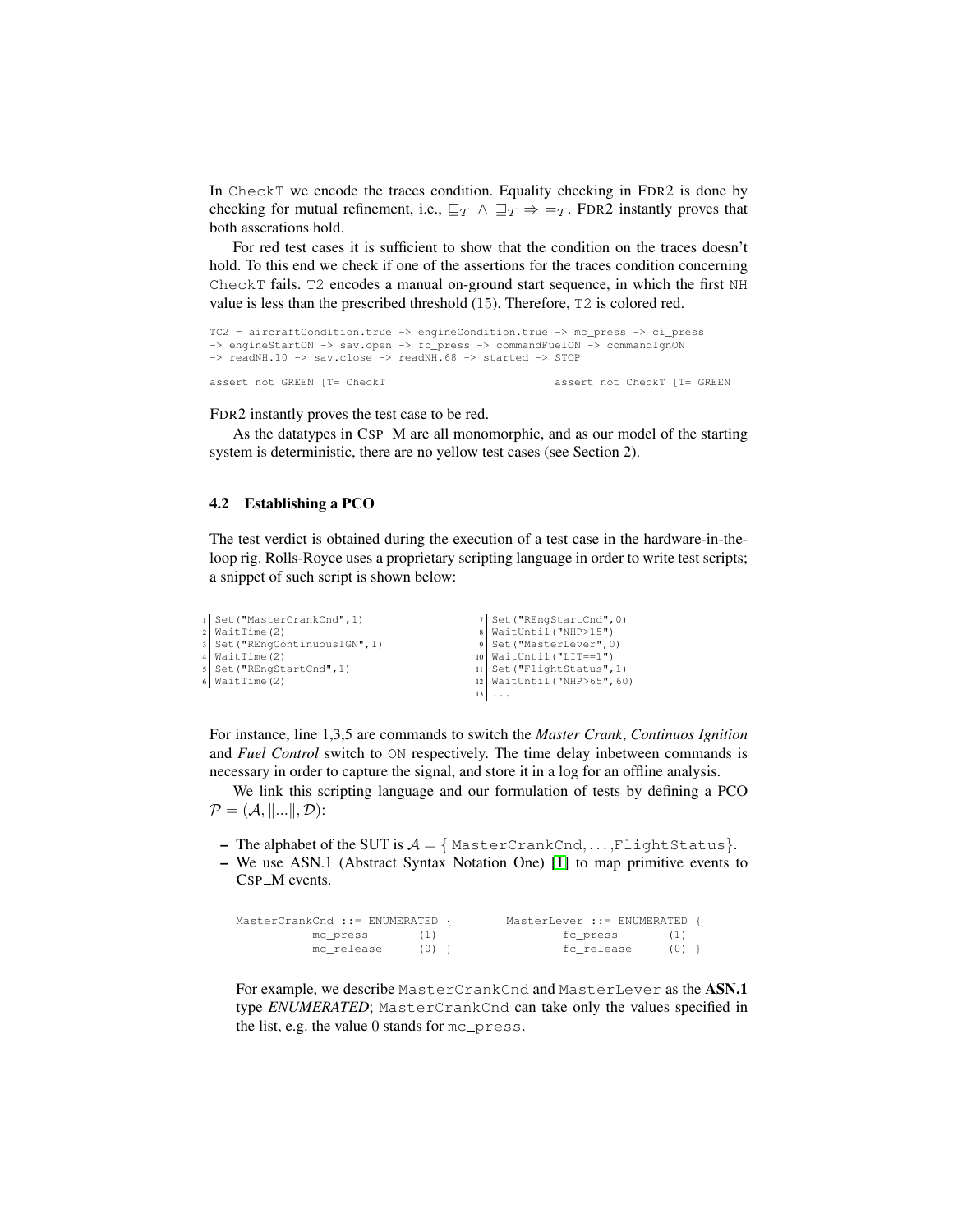– The direction of primitive events are defined as follows: *ts*2*RIG* stands for signals which are sent from the testing software to the rig. For instance, all commands set(...) in the test script above are of type *ts*2*RIG*. The other direction *RIG*2*ts*, which stands for signals which are sent from the rig to the testing software. Those are captured by different logging systems; for instance, the command  $Log_HST(\ldots)$  logs primary variables of the EEC,  $Log_Mod(\ldots)$  logs simulation parameters and  $Log_HST(\ldots)$  logs aircraft discretes. The following are examples of such logging system:<br>Log\_HST("mstrstrtswtchsncckpt") ;Master Start Switch - EEC variable Log\_Mod("P30") ;Engine pressure simulation parameters

After running the test case on the rig, the test verdict is obtained "offline" by analyzing the different logs.



## 5 Conclusions

<span id="page-11-0"></span>Fig. 5. Overall modelling and testing process

In this paper we have applied the theory of formal testing based on CSP-CASL, to the starting system of Rolls-Royce BR725 control software. We have modeled the system in CSP, evaluate test suites against the formal model using the model checker FDR2. We executed the test suites in an in-the-loop setting of the SUT. The SUT did not show any deviation from the intended behaviour, i.e., the testing process increased the trust in its correctness. The overall approach described in this paper is reported in Figure [5.](#page-11-0) This case study demonstrates the applicability of our testing approach to industrial systems: it scales up to real world applications and it potentially fits into current verification practice at Rolls-Royce. Future work will address the questions of (automatic) test case generation and of suitable test coverage criteria. Furthermore, we will improve our theory of testing for enhancement in order to formally accommodate modeling in which error handling is added later on.